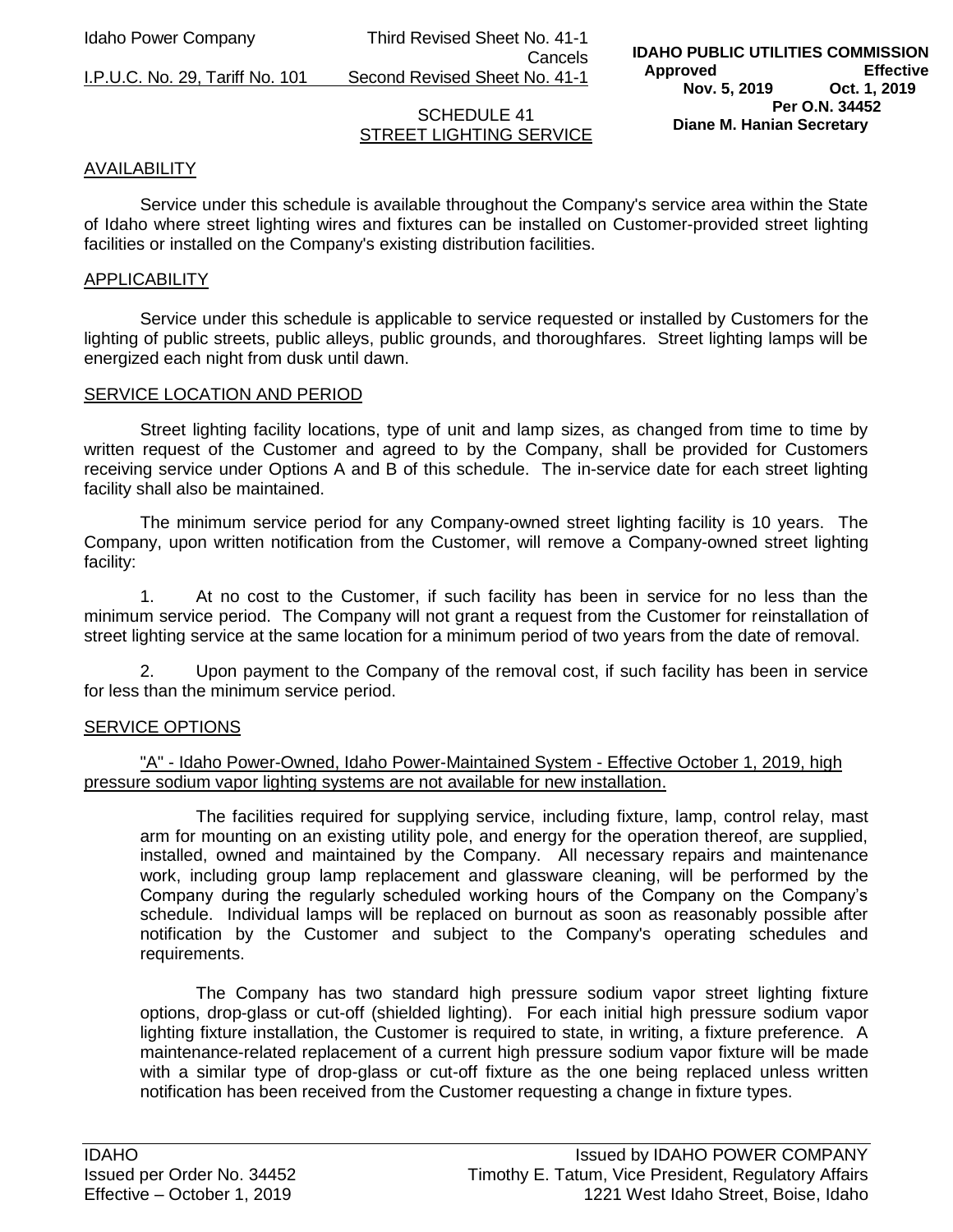Idaho Power Company Tenth Revised Sheet No. 41-2 Cancels

I.P.U.C. No. 29, Tariff No. 101 Ninth Revised Sheet No. 41-2

# SCHEDULE 41 STREET LIGHTING SERVICE (Continued)

#### SERVICE OPTIONS (Continued)

#### "A" - Idaho Power-Owned, Idaho Power-Maintained System (Continued)

Company-owned lighting systems installed on or after June 1, 2004 shall not be constructed, operated, or modified in such a way as to allow for the potential or actual variation in energy usage, such as through, but not limited to, the use of wired outlets or useable plug-ins.

Company-owned systems installed prior to June 1, 2004 that are constructed, operated, or modified in such a way as to allow for the potential or actual variation in energy usage may have the estimated annual variations in energy usage charged the Non-Metered Service – Variable Energy Charge until the potential for variations in energy usage has been eliminated. Repair, modification or alteration of these facilities is not permitted.

#### Accelerated Replacement of Existing Fixtures

In the event a Customer requests the Company perform an accelerated replacement of existing fixtures with the cut-off fixture, the following charges will apply:

1. The designed cost estimate which includes labor, time, and mileage costs for the removal of the existing street lighting fixtures.

2. \$132.00 per fixture removed from service.

The total charges identified in 1 and 2 above must be paid prior to the beginning of the fixture replacement and are non-refundable. The accelerated replacement will be performed by the Company during the regularly scheduled working hours of the Company and on the Company's schedule.

#### Dark Sky Lighting for High Pressure Sodium Vapor

In the event a Customer requests the Company perform an alteration of existing cut-off fixtures to become dark sky lighting compliant by replacing the existing drop-lens with a dark sky lighting compliant flat-lens, the following charges will apply:

1. The designed cost estimate which includes labor, time, and mileage costs for the alteration of the existing street lighting fixtures.

2. \$23.00 per fixture altered for dark sky lighting.

The total charges identified in 1 and 2 above must be paid prior to the beginning of the fixture alteration and are non-refundable. The fixture alteration to become dark sky lighting compliant will be performed by the Company during the regularly scheduled working hours of the Company and on the Company's schedule.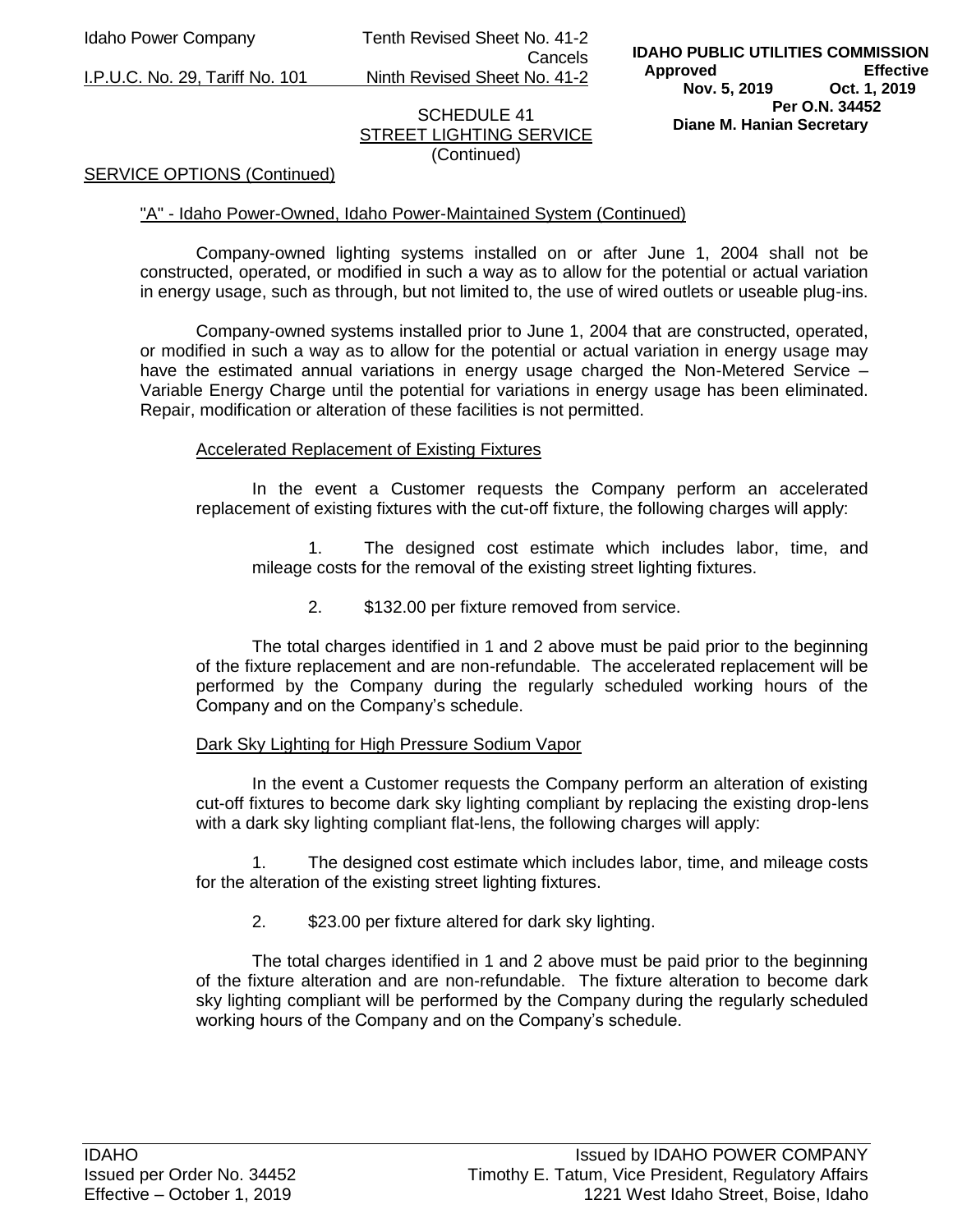Idaho Power Company Fifteenth Revised Sheet No. 41-3

**Cancels Cancels** I.P.U.C. No. 29, Tariff No. 101 Fourteenth Revised Sheet No. 41-3

## SCHEDULE 41 STREET LIGHTING SERVICE (Continued)

#### SERVICE OPTIONS (Continued)

#### "A" - Idaho Power-Owned, Idaho Power-Maintained System (Continued)

#### LED Shield

 In the event a Customer requests the Company install a shield on an LED fixture, the Customer will be responsible for the material cost of the equipment, as well as the design cost estimate which includes labor, time, and mileage costs for the alteration of the existing LED fixture.

#### Monthly Charges

 The monthly charges are as follows, and may also include charges as set forth in Schedule 55 (Power Cost Adjustment), Schedule 91 (Energy Efficiency Rider), and Schedule 95 (Adjustment for Municipal Franchise Fees).

Lamp Charges, per lamp (41A)

| <b>High Pressure Sodium Vapor</b> |                | <b>LED Equivalent</b> |                 | <b>Base Rate</b> |
|-----------------------------------|----------------|-----------------------|-----------------|------------------|
| Watts                             | Average Lumens | Watt (Maximum)        | Lumen (Minimum) |                  |
| 70                                | 5,540          | 40                    | 3,600           | \$11.55          |
| 100                               | 8,550          | 40                    | 3,600           | \$11.01          |
| 200                               | 19,800         | 85                    | 7,200           | \$14.75          |
| 250                               | 24,750         | 140                   | 10,800          | \$16.05          |
| 400                               | 45,000         | 200                   | 18,000          | \$18.30          |

Non-Metered Service – Variable Energy

Energy Charge, per kWh 7.464¢

# Pole Charges

 For Company-owned poles installed after October 5, 1964 required to be used for street lighting only:

|                      | Charge |
|----------------------|--------|
| Wood pole, per pole  | \$1.81 |
| Steel pole, per pole | \$7.18 |

# Facilities Charges

Customers assessed a monthly facilities charge prior to June 1, 2004 will continue to be assessed a monthly facilities charge in accordance with the charges specified in Schedule 66.

# Payment

 The monthly bill rendered for service supplied hereunder is payable upon receipt, and becomes past due 15 days from the date on which rendered.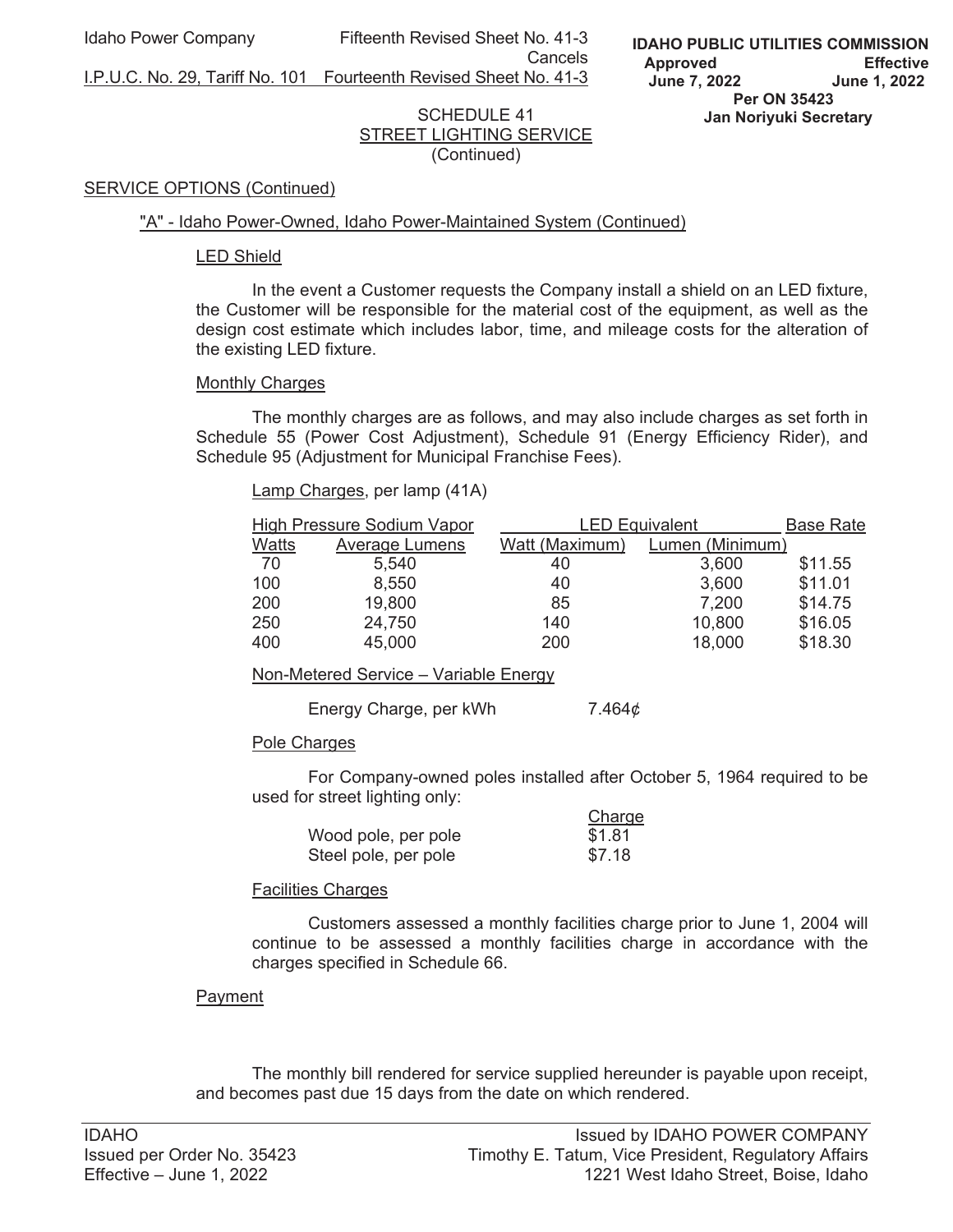Idaho Power Company Fifteenth Revised Sheet No. 41-4 Cancels

I.P.U.C. No. 29, Tariff No. 101 Fourteenth Revised Sheet No. 41-4

# SCHEDULE 41 STREET LIGHTING SERVICE (Continued)

#### SERVICE OPTIONS (Continued)

# "B" - Customer-Owned, Idaho Power-Maintained System - No New Service and Effective September 30, 2023, Option B is closed to service.

The Customer's lighting system, including posts or standards, fixtures, initial installation of lamps and underground cables with suitable terminals for connection to the Company's distribution system, is installed and owned by the Customer and maintained by Idaho Power. Customer-owned lighting systems receiving maintenance under Option B must have Idaho Power standard wattage high pressure sodium vapor lamps installed in all street lighting fixtures.

Customer-owned systems installed on or after June 1, 2004 which are constructed, operated, or modified in such a way as to allow for the potential or actual variation in energy usage, such as through, but not limited to, the use of wired outlets or useable plug-ins, are required to be metered in order to record actual energy usage.

Customer-owned systems installed prior to June 1, 2004 that are constructed, operated, or modified in such a way as to allow for the potential or actual variation in energy usage may have the estimated annual variations in energy usage charged the Non-Metered Service -Variable Energy Charge until the street lighting system is converted to Metered Service, or until the potential for variations in energy usage has been eliminated, whichever is sooner.

# Energy and Maintenance Service

Energy and Maintenance Service includes operation of the system, energy, lamp renewals, cleaning of glassware, and replacement of defective photocells which are standard to the Company-owned street light units. Service does not include the labor or material cost of replacing cables, standards, broken glassware or fixtures, painting, or refinishing of metal poles. Individual lamps will be replaced on burnout as soon as reasonably possible after notification by the Customer and subject to the Company's operating schedules and requirements.

#### Monthly Charges

The monthly charges are as follows, and may also include charges as set forth in Schedule 55 (Power Cost Adjustment), Schedule 91 (Energy Efficiency Rider), and Schedule 95 (Adjustment for Municipal Franchise Fees).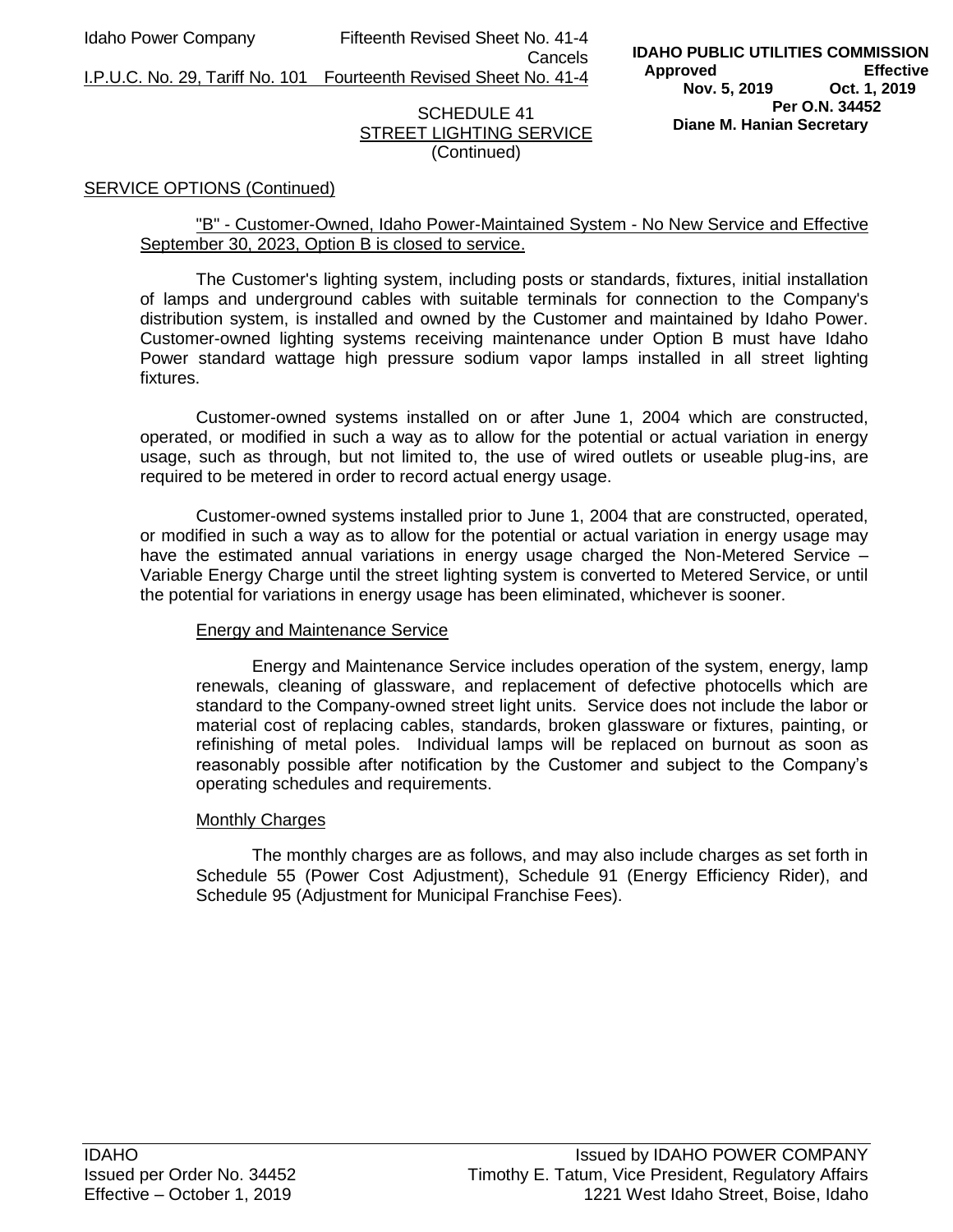Idaho Power Company Thirteenth Revised Sheet No. 41-5 **Cancels Cancels** 

I.P.U.C. No. 29, Tariff No. 101 Twelfth Revised Sheet No. 41-5

# SCHEDULE 41 STREET LIGHTING SERVICE (Continued)

## **SERVICE OPTIONS (Continued)**

"B" - Customer-Owned, Idaho Power-Maintained System - No New Service (Continued)

Non-Metered Service, per lamp (41B)

| Standard High Pressure Sodium Vapor                                | Average       | Base        |
|--------------------------------------------------------------------|---------------|-------------|
| <b>Energy and Maintenance Charges:</b>                             | <u>Lumens</u> | <u>Rate</u> |
| 70 Watt                                                            | 5,450         | \$3.11      |
| 100 Watt                                                           | 8,550         | \$3.48      |
| 200 Watt                                                           | 19,800        | \$5.03      |
| 250 Watt                                                           | 24,750        | \$6.20      |
| 400 Watt                                                           | 45,000        | \$8.76      |
| Non-Metered Service - Variable Energy                              |               |             |
| Energy Charge, per kWh                                             | 7.464¢        |             |
| Metered Service, per lamp (41BM)                                   |               |             |
| Standard High Pressure Sodium Vapor<br><b>Maintenance Charges:</b> |               |             |
| 70 Watt                                                            | \$1.37        |             |
| 100 Watt                                                           | \$1.28        |             |
| 200 Watt                                                           | \$1.27        |             |
| <b>250 Watt</b>                                                    | \$1.37        |             |
| 400 Watt                                                           | \$1.37        |             |
| Service Charge, per meter                                          | \$3.36        |             |
| Energy Charge, per kWh                                             | 5.125¢        |             |

# Payment

 The monthly bill rendered for service supplied hereunder is payable upon receipt, and becomes past due 15 days from the date on which rendered.

#### "C" - Customer-Owned, Customer-Maintained System

 The Customer's lighting system, including posts or standards, fixtures, initial installation of lamps and underground cables with suitable terminals for connection to the Company's distribution system, is installed, owned, and maintained by the Customer. The Customer is responsible for notifying the Company of any changes or additions to the lighting equipment or loads being served under Option C – Non-Metered Service. Failure to notify the Company of such changes or additions will result in the termination of non-metered service under Option C and the requirement that service be provided under Option C - Metered Service.